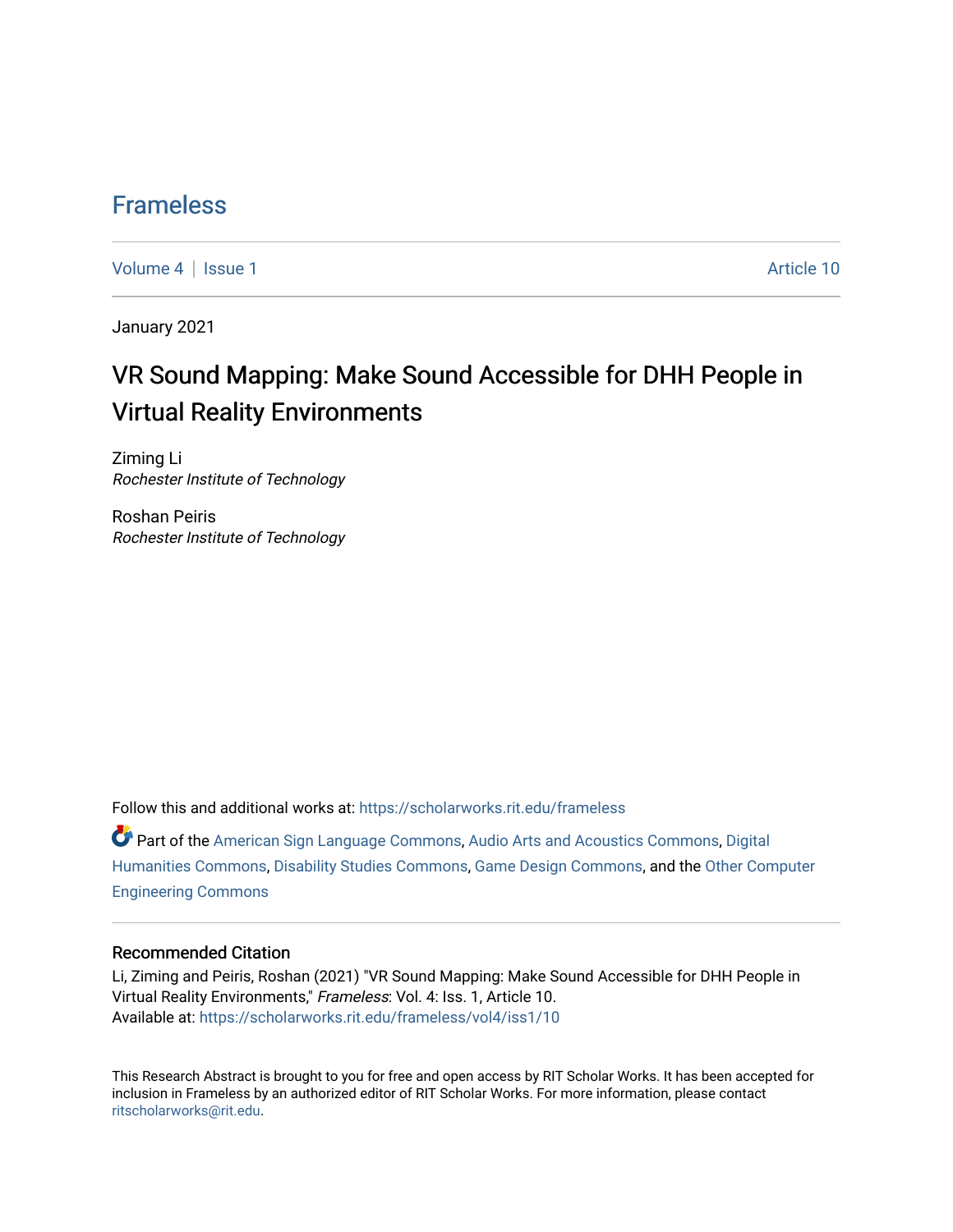# **FRAMELESS**

## **VR Sound Mapping: Make Sound Accessible for DHH People in Virtual Reality Environments**

**Ziming Li\*** Rochester Institute of Technology

**Roshan Peiris** Rochester Institute of Technology

### **I. INTRODUCTION**

In-game audio plays an important role in enhancing the sense of reality and immersion in the gaming experience. In many games, sounds are also used to provide notifications and clues which are essential to the gameplay. However, in this case, the DHH (deaf and hard of hearing) players may fail to access the information conveyed by sounds, which degrades their gaming experience (Jain et al. 2021).

Prior work proposes a taxonomy for virtual reality (VR) sound representations, which provides helpful insights for accessible VR sound design for DHH people (Jain et al. 2021). The work from Mirzaei et al. presents vibration-based devices attached to users' ears, which can help DHH users find the direction of the nearest sound source in any VR application with 3D sounds (Mirzaei, Kan, and Kaufmann 2020).

In our work, "VR Sound Mapping", we explore several methods to present sound mapped visualizations for DHH people using VR. Our prototype software aims to evaluate the user experience and the user performance of DHH people while playing VR first-person games using our methods.



*Fig. 1. (Left) Minimap based sound visualization, (Right) On-object sound visualization*



*Fig. 2. Text-based and Icon-based sound visualizations*

To achieve our goal, we present a two-step comparative evaluation with DHH people. Both steps of the evaluation study require the participants to point out the object that produces the corresponding sound effect with the assistance of different sound visualization techniques, for example, as shown in Fig. 1.